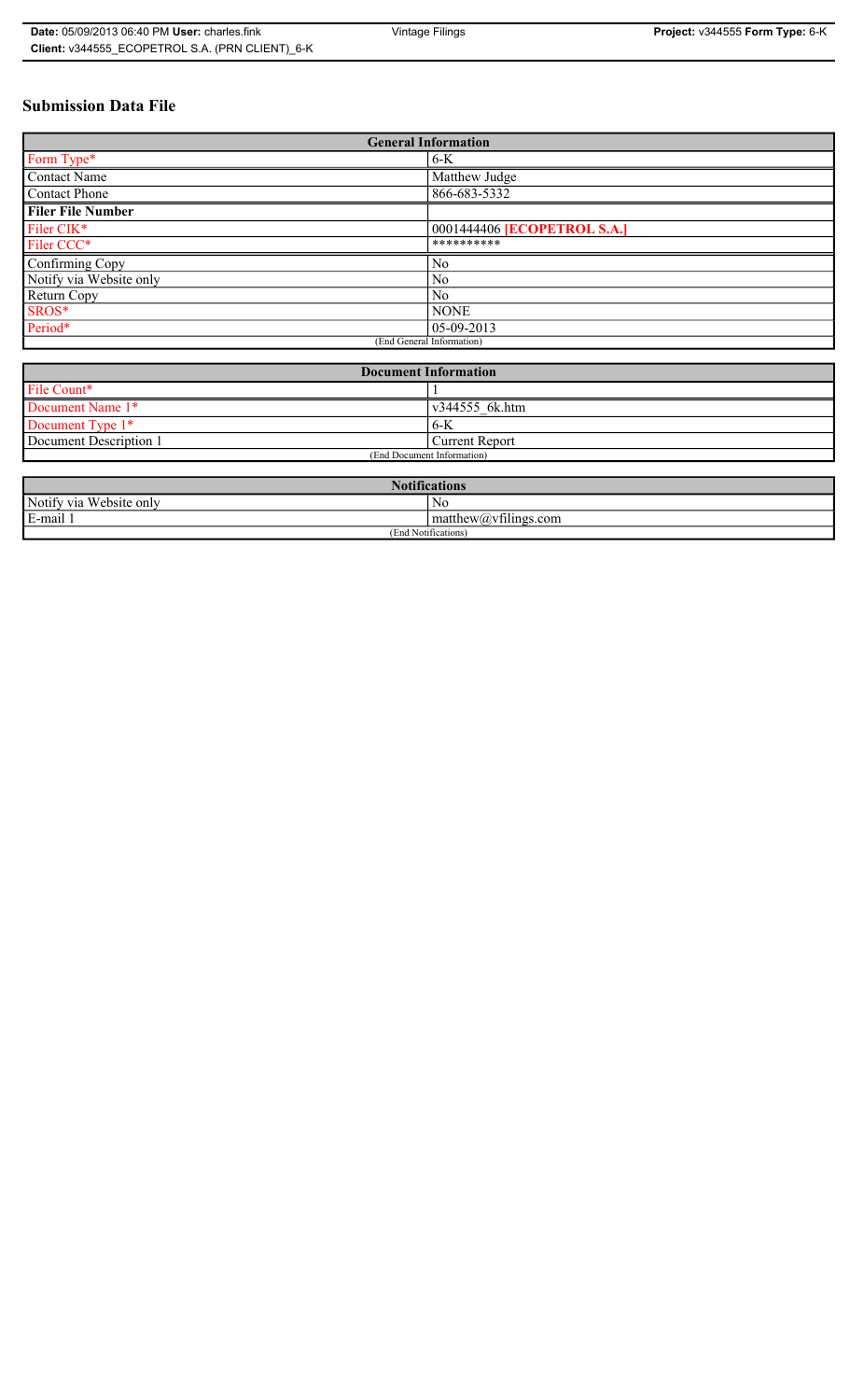# **SECURITIES AND EXCHANGE COMMISSION Washington, D.C. 20549**

# **FORM 6-K REPORT OF FOREIGN PRIVATE ISSUER PURSUANT TO RULE 13a-16 OR 15d-16 OF THE SECURITIES EXCHANGE ACT OF 1934**

May, 2013

Commission File Number: 333-153452

**ECOPETROL S.A.**

*(Exact name of registrant as specified in its Charter)*

Carrera 7 No. 37 – 69 BOGOTA – COLOMBIA

*(Address of registrant's principal executive offices)*

Indicate by check mark whether the registrant files or will file annual reports under cover Form 20-F or Form 40-F.

Form 20-F  $\boxtimes$  Form 40-F  $\Box$ 

Indicate by check mark if the registrant is submitting the Form 6-K in paper as permitted by Regulation S-T Rule 101(b)(1):

 $Yes$   $\Box$   $No$   $X$ 

Indicate by check mark if the registrant is submitting the Form 6-K in paper as permitted by Regulation S-T Rule 101(b)(7):

 $Yes$   $\Box$   $No$   $X$ 

Indicate by check mark whether by furnishing the information contained in this Form, the registrant is also thereby furnishing the information to the Commission pursuant to Rule 12g3-2(b) under the Securities Exchange Act of 1934.

 $Yes$   $\square$ 

If "Yes" is marked, indicate below the file number assigned to the registrant in connection with Rule 12g3-2(b): 82- N/A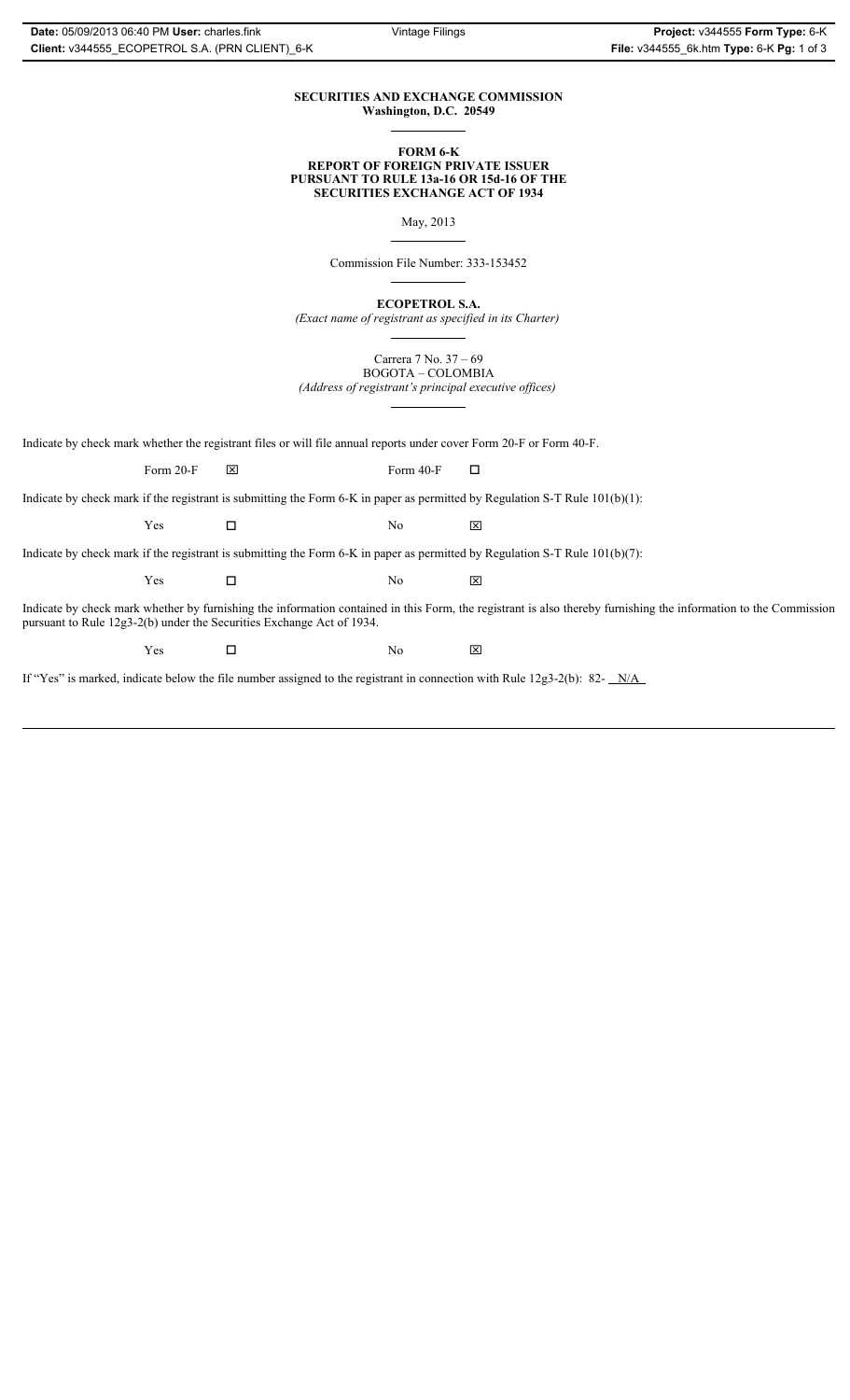# **Ecopetrol Approves Additional Funding for the Modernization of its Cartagena Refinery**

Ecopetrol S.A. (BVC: ECOPETROL; NYSE: EC; TSX: ECP) announces that its Board of Directors approved the allocation of an extra US\$502 million for the modernization project of its Cartagena Refinery in 2013.

The decision was made after the management team of Reficar asked for the additional funds based on an estimated budget of US\$6,467 million.

The modernization of the refinery is expected to make the refinery a strategic asset for the energy security of Colombia. The project is expected to bring benefits that should boost the development of the Colombian Caribbean Coast region and the local manufacturing sector.

The modernization project is entering its final stage. The working pace doubled in 2013, compared to last year's, and the overall progress is at 80.7%.

#### **Bogota, May 9, 2013.**

------------------------------------------

*Ecopetrol is Colombia's largest integrated oil & gas company, where it accounts for 60% of total production. It is one of the top 40 oil companies in the world and the fourth largest oil company in Latin America. The Company is also involved in exploration and production activities in Brazil, Peru and the United States Gulf Coast, and owns the main refineries in Colombia, most of the network of oil and multiple purpose pipelines in the country, petrochemical plants, and is entering into the biofuels business.* 

*This release contains forward-looking statements relating to the prospects of the business, estimates for operating and financial results, and those related to growth prospects of Ecopetrol. These are merely projections and, as such, are based exclusively on the expectations of management concerning the future of the business and its continued access to capital to fund the Company's business plan. Such forward-looking statements depend, substantially, on changes in market conditions, government regulations, competitive pressures, the performance of the Colombian economy and the industry, among other factors; therefore, they are subject to change without prior notice.*

# **Contact us for any additional information:**

**Investor Relations Alejandro Giraldo**  Phone: +571-234-5190 Email: investors@ecopetrol.com.co

### **Media Relations (Colombia)**

**Mauricio Téllez**  Phone: + 571-2345377 Fax: +571-2344480 Email: mtellez@ecopetrol.com.co

**Website: www.ecopetrol.com.co**